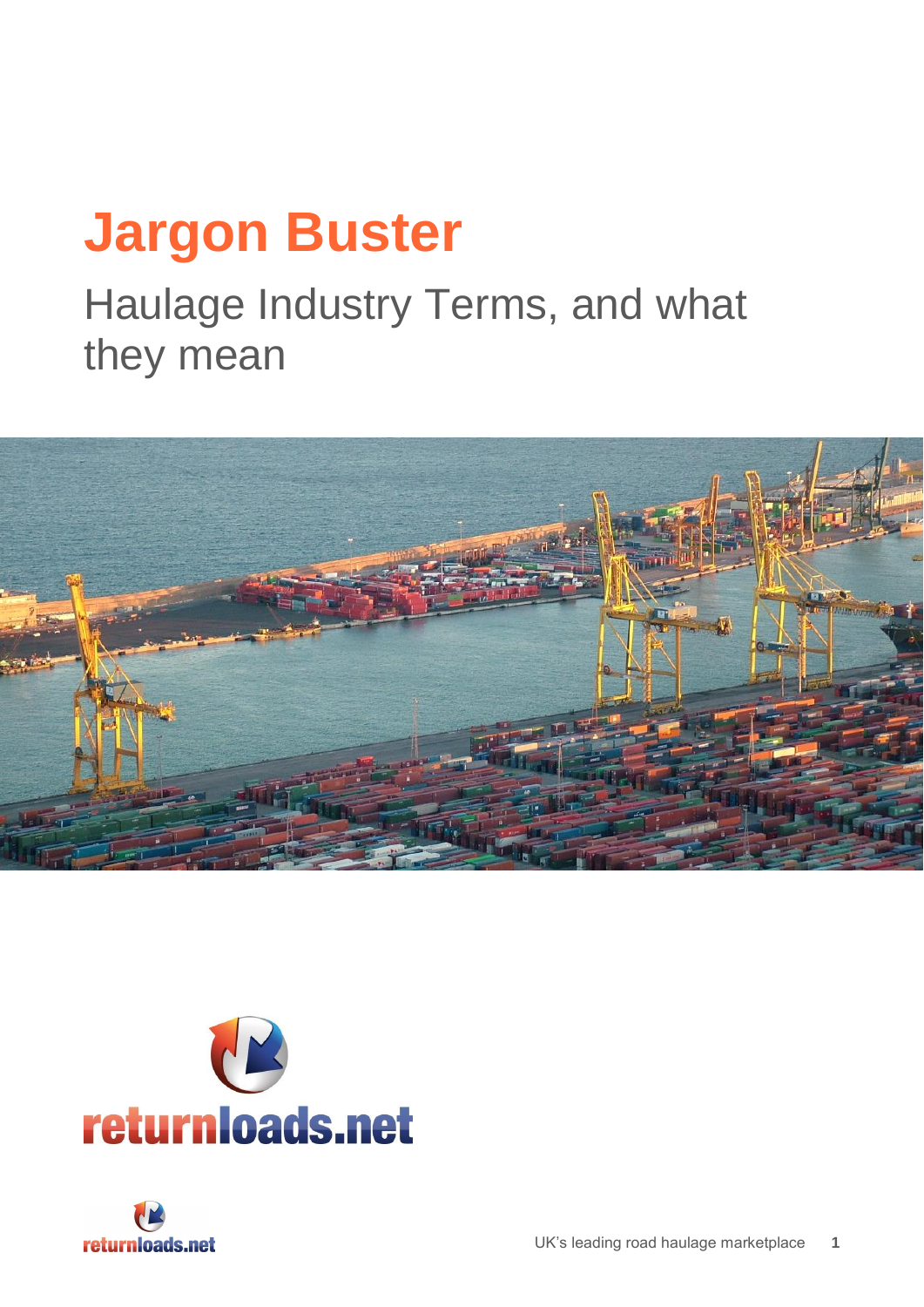# **Haulage Industry Term Jargon Buster**

**Almost every industry has its own jargon: those phrases and acronyms that might as well be Martian to those with no experience. Well, today, we're going to try and decipher those terms in our own industry. This is our haulage industry jargon buster.** 



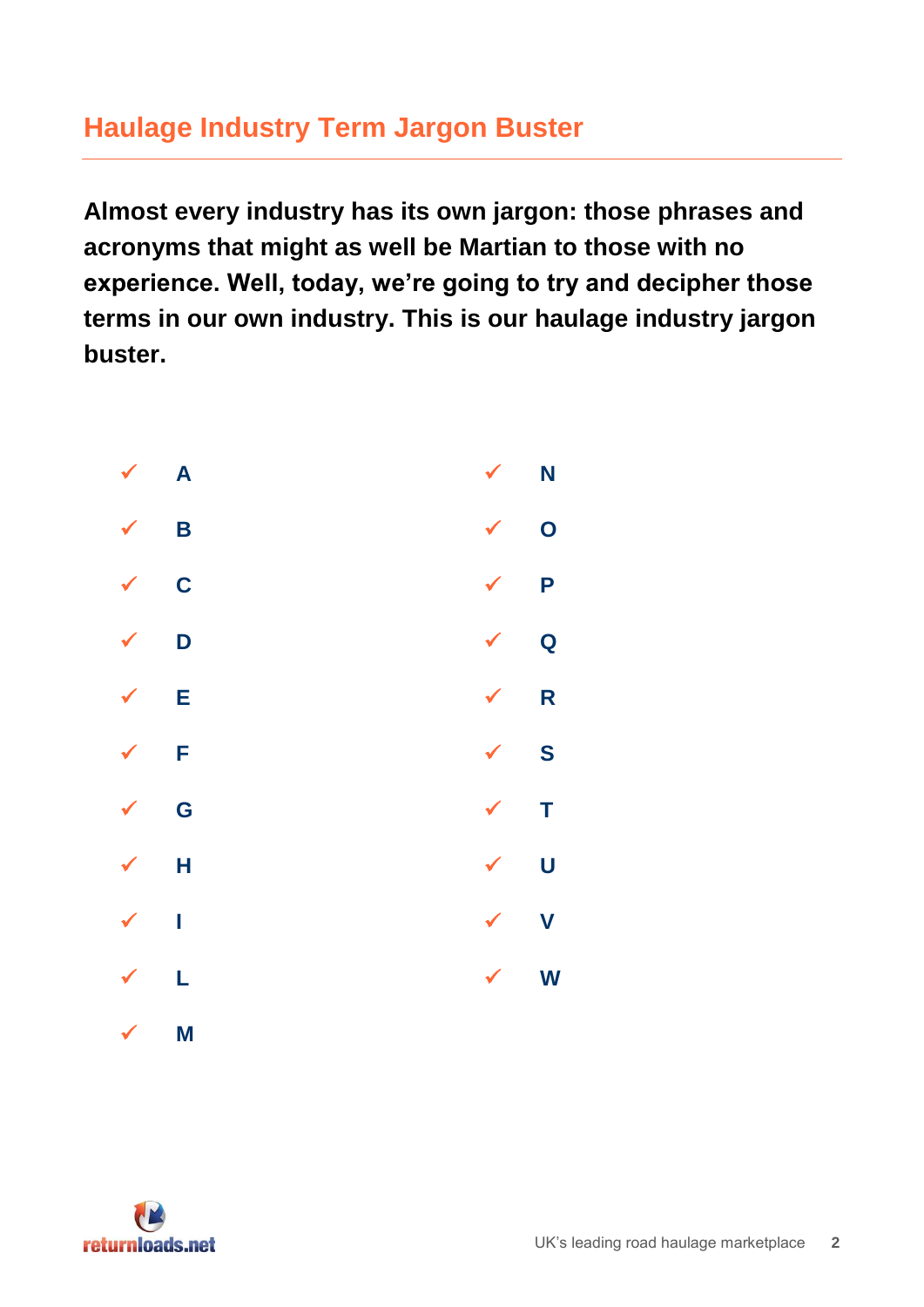## <span id="page-2-0"></span>**Ad valorem**

According to value (for more detail, see **Duty**).

## **Air waybill**

A bill of lading (for more detail, see **Bill of Lading**) designed to cover both domestic and international flights carrying good to a specific end destination.

## **Anti-dumping**

When a company exports a product at a lower price than it would normally be charged for in their own market, then they are considered to be 'dumping' the product. Anti-dumping measures may be put in place by member countries of the World Trade Organisation to prevent products being dumped on their markets.

## **ATA**

The admission temporaire or temporary export, used in conjunction with the term **carnet.**

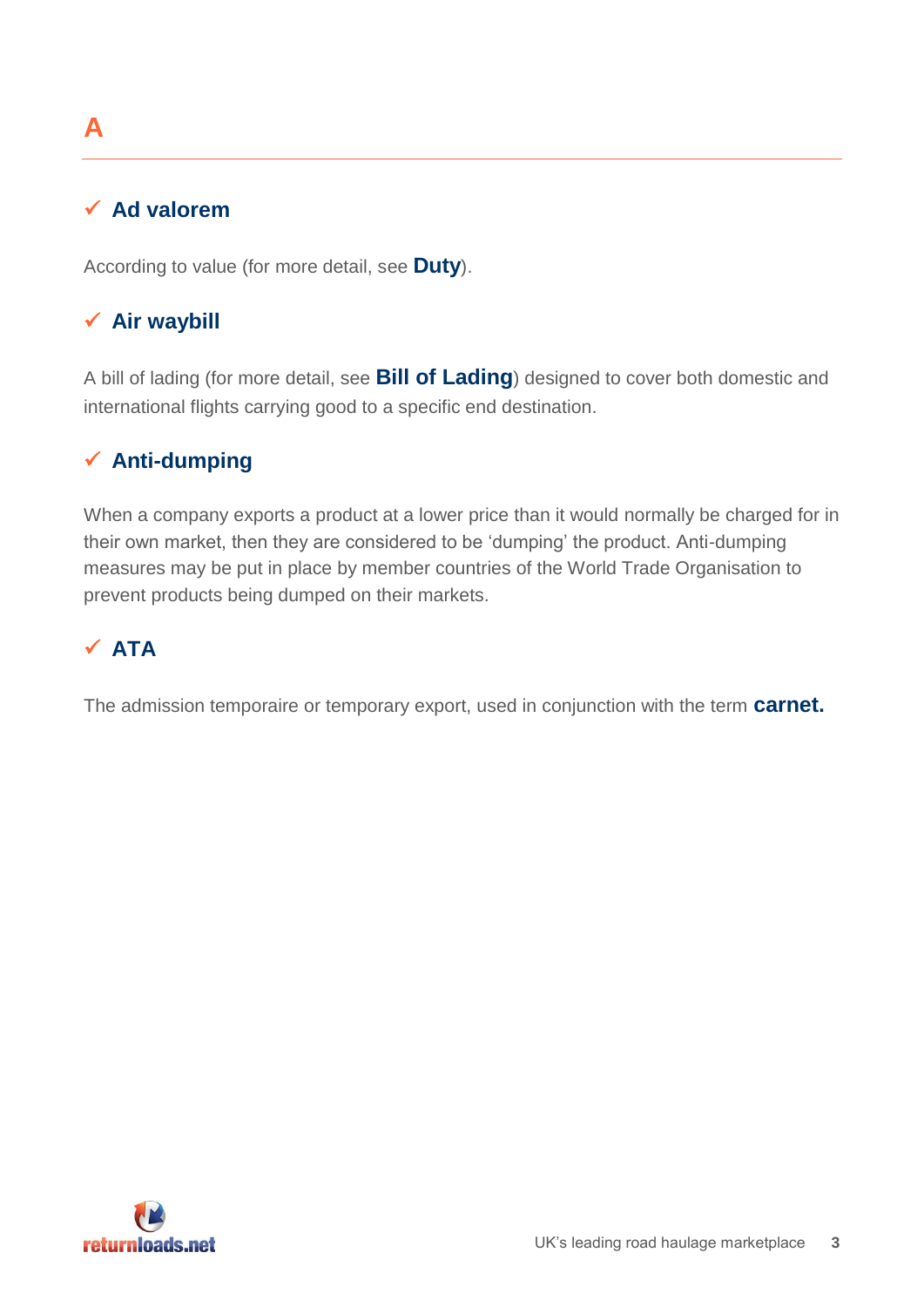### <span id="page-3-0"></span>**Bill of Exchange**

This is a written document which dictates by which point a supplier is guaranteed payment of a specified amount by a drawee. The deadline date is fixed, with the drawee generally the end customer (though it can also be the customer's bank if the bill is used with a term letter of credit). Drawees are legally liable for payment once they've agreed to the transaction.

#### **Bill of Lading**

This document is generally issued by a shipper, and acts a receipt for goods received for carriage. It also provides evidence of the terms agreed by a shipper and a transport company when goods are moved. The bill of lading also acts as a transferable document, allowing goods to be bought and sold simply by exchange of the bill. (See also, **Air waybill**).

#### **Bonded Warehouse**

A warehouse authorised by customs for storing goods on which payment of duty is deferred until the date that the goods leave the warehouse.

#### **British International Freight Association (BIFA)**

The body responsible for representing the UK freight services industry.

#### **British Trade International**

The government body operated by the Department of Trade and Industry and the Commonwealth Office in order to promote trade development and promotion within the UK.

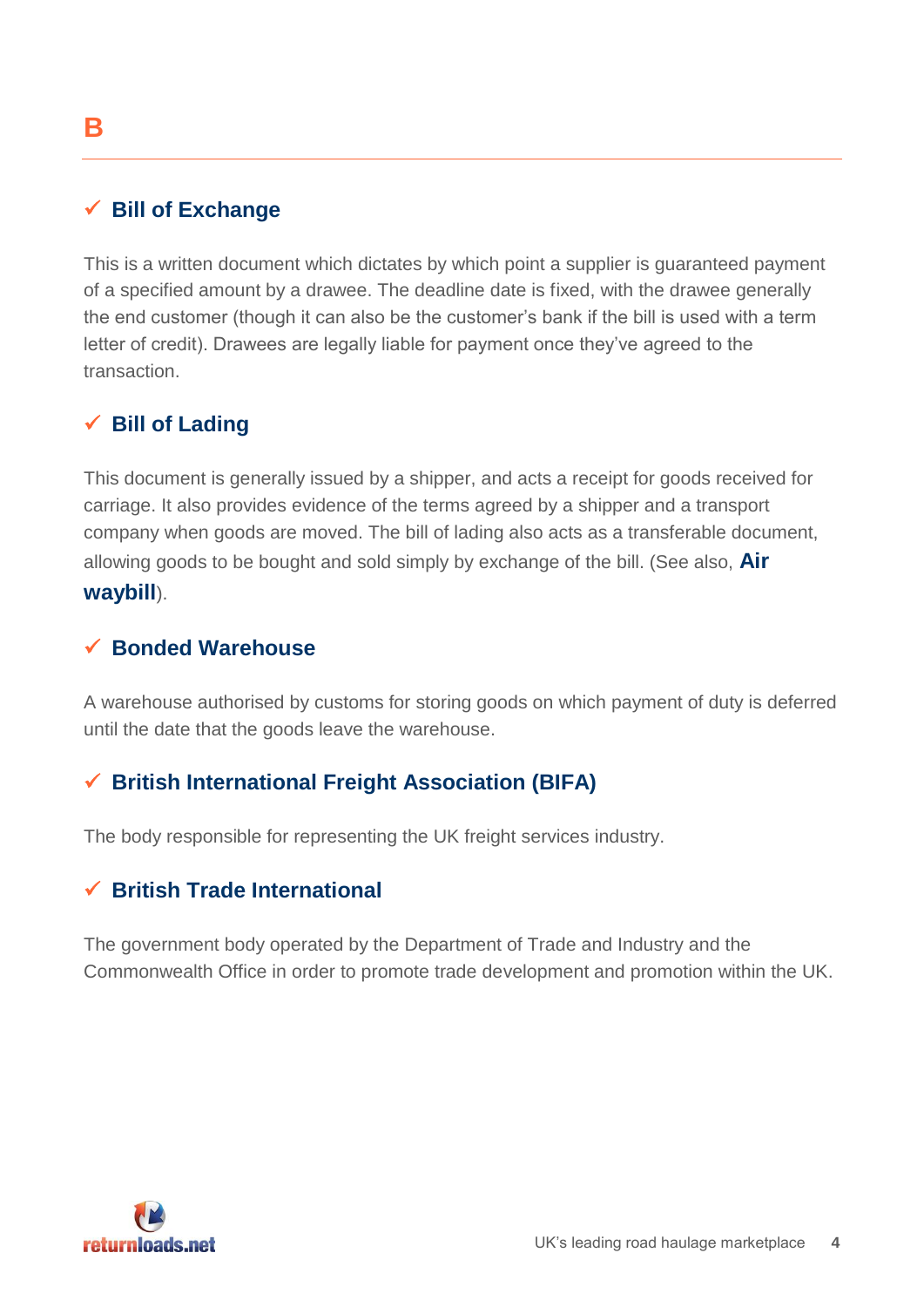# <span id="page-4-0"></span>**C**

#### **Carnet**

A customer's document which allows the user to carry or send goods into certain countries in order to be used for demonstration or display purposes. The carnet permits the user to not pay duty or post a bond on the goods.

#### **CIA**

Standing for cash in advance, the notification that full payment for the exported is expected before the shipment is made.

#### **CWO (Cash with order)**

The term used for when the buyer pays for goods whilst ordering, with the transaction binding on both supplier and customer.

#### **Certificate of inspection**

The document certifying that goods were in excellent condition before shipping. Most commonly used when shipping certain types of goods, such as perishable items.

#### **Certificate of insurance**

Documentation confirming that insurance cover has been arranged for the goods being exported. This should contain details such as the degree of cover and the policy number, as well as any other relevant points.

#### **Certificate of manufacture**

A statement certifying that the manufacture of the goods has been completed, and that they can be sold.

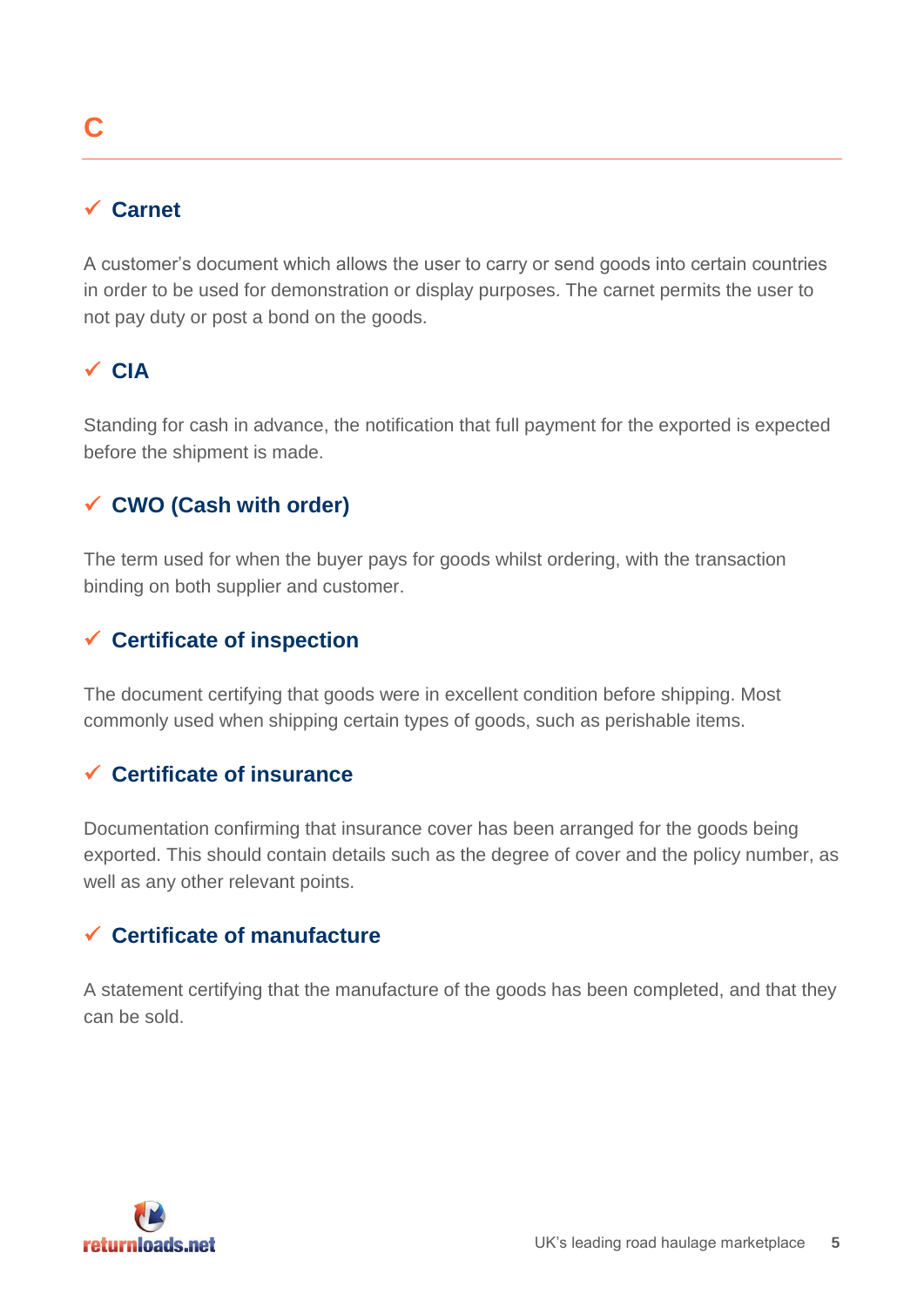## **Certificate of origin**

A statement on the origin of the goods, which may be necessary if a product is being exported to particular countries: Certificates of origin are available from your Chamber of Commerce.

### **CFR**

The standard incoterm for Cost and Freight. See **Incoterms.**

#### **CIF**

The standard incoterm for cost, insurance and freight. See **Incoterms.**

#### **CIP**

The standard incoterm for CIP. Carriage and insurance paid to (name of destination).

#### **Consignment**

Goods may be exported subject to consignment, the exporter only being paid on completed sales. Any unsold items can be returned to the exporter, sometimes at their own expense.

#### **Consolidator**

A company issuing bills of lading for the carriage of cargo on vessels or aircraft.

#### **Convertible currency**

Currency that can be bought and sold for other currencies at will.

#### **Correspondent bank**

A bank that handles the business of a foreign bank in their own country.

#### **CPT**

The incoterm for carriage paid to.

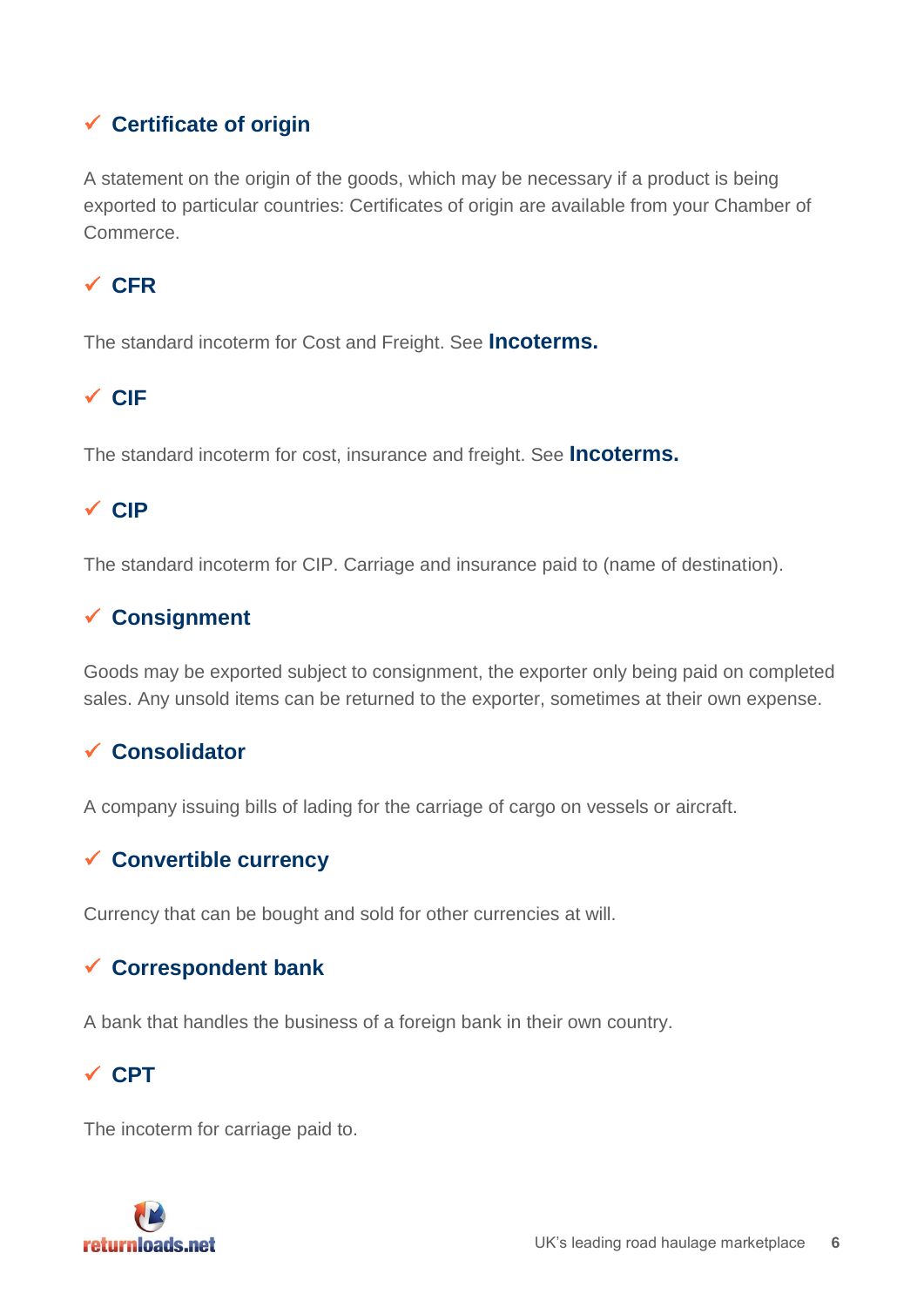## **Customs commodity code**

An eight-digit commodity code which is required for exports outside the EU.

## **CFSP**

The customs freight simplified procedures are electronic declaration methods designed to simplify customer procedures for clearing non-EU imported goods.

## <span id="page-6-0"></span>**D**

## $\sqrt{DAP}$

The incoterm for Delivered at Pace.

## **DAT**

The incoterm for Delivered at Terminal

## **✓ DDP**

The incoterm for Delivered Duty Paid.

## **Duty**

If you're bringing goods in to the UK, then you may be required to pay import duty, especially if the goods are not in free circulation with the EU.

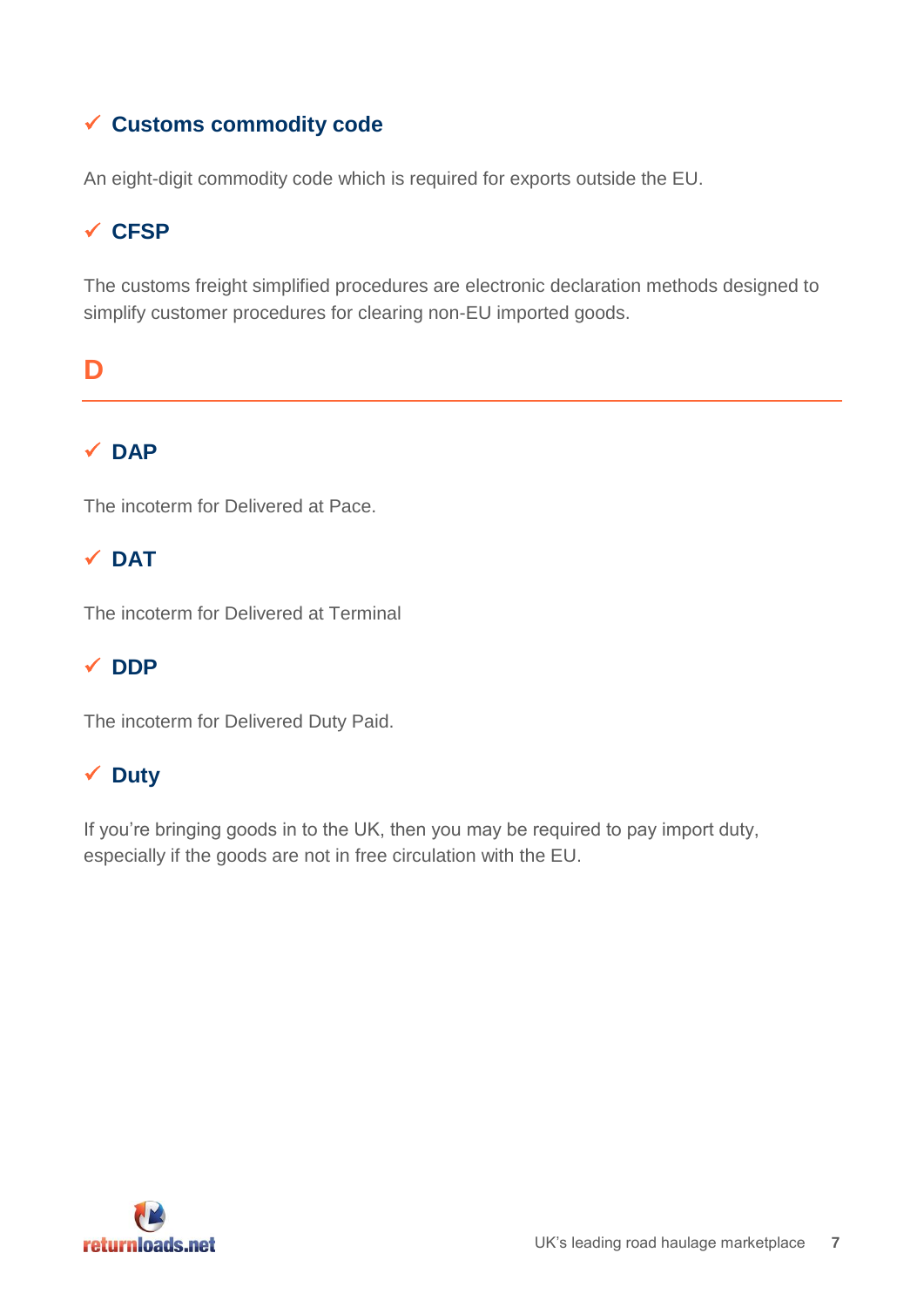# <span id="page-7-0"></span>**E**

## **EFTA**

The European Free Trade Association whose members are Iceland, Norway. Liechtenstein and Switzerland.

## **ECSI**

Export Cargo Shipping Instruction. This is issued by exporters to the freight forwarder or carrier, informing them about the goods and any relevant terms and conditions.

## **ECGD**

The UKs official export credit agency, responsible for helping manufacturers and investors trade overseas through the provision of insurance and financial protection against nonpayment.

#### **Export packing list**

This list is attached to the outside of package being shipped, and details the weight, volume and type of cargo being sent.

#### **Export preferences**

These are the preferential rates of duty charged on certain goods exported from the UK, and allow the buyer to benefit from a lower or zero rate of customs duty.

## **EXW**

The incoterm for Ex Work.

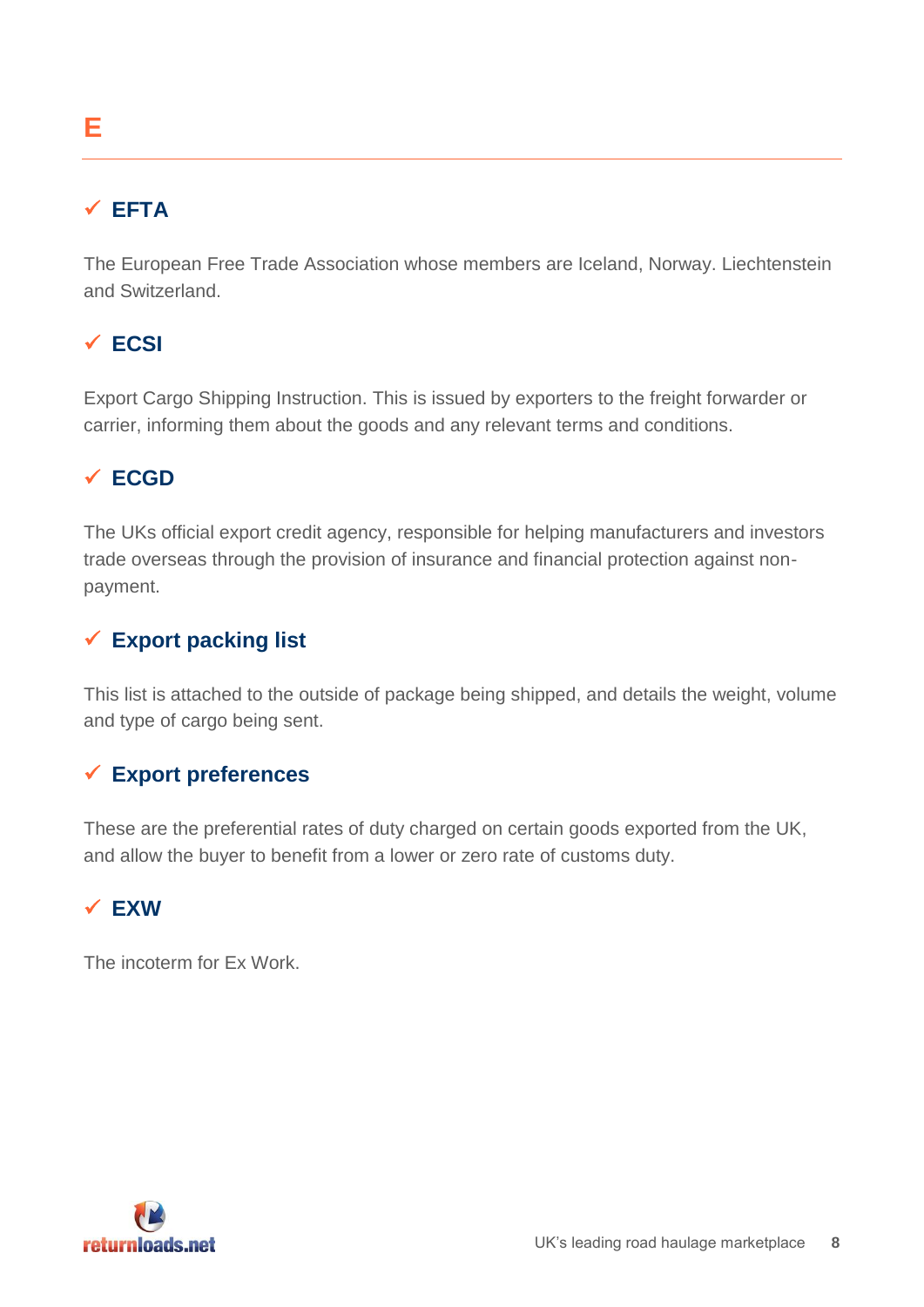## <span id="page-8-0"></span>**FAS**

The incoterm for Free Alongside Ship.

## **FCA**

The incoterm for Free Carrier.

## **FOB**

The incoterm for Free On Board.

## **Forwarding agent**

The majority of smaller importers will use a forwarding agent in order to handle customs clearance for goods coming into the UK from outside the EU.

## **Forward foreign exchange contract**

This allows exporters to hedge against the risk of adverse rate movements by selling a bank a particular foreign currency at a fixed future date.

## **Free circulation**

Certain goods are considered to be in free circulation through the EU if they originate from an EY country, or have already been imported - with all customs charges paid – into an EU country.

## **Free trade zone**

This is a port designated by their country's government for the duty-free entry of nonprohibited goods.

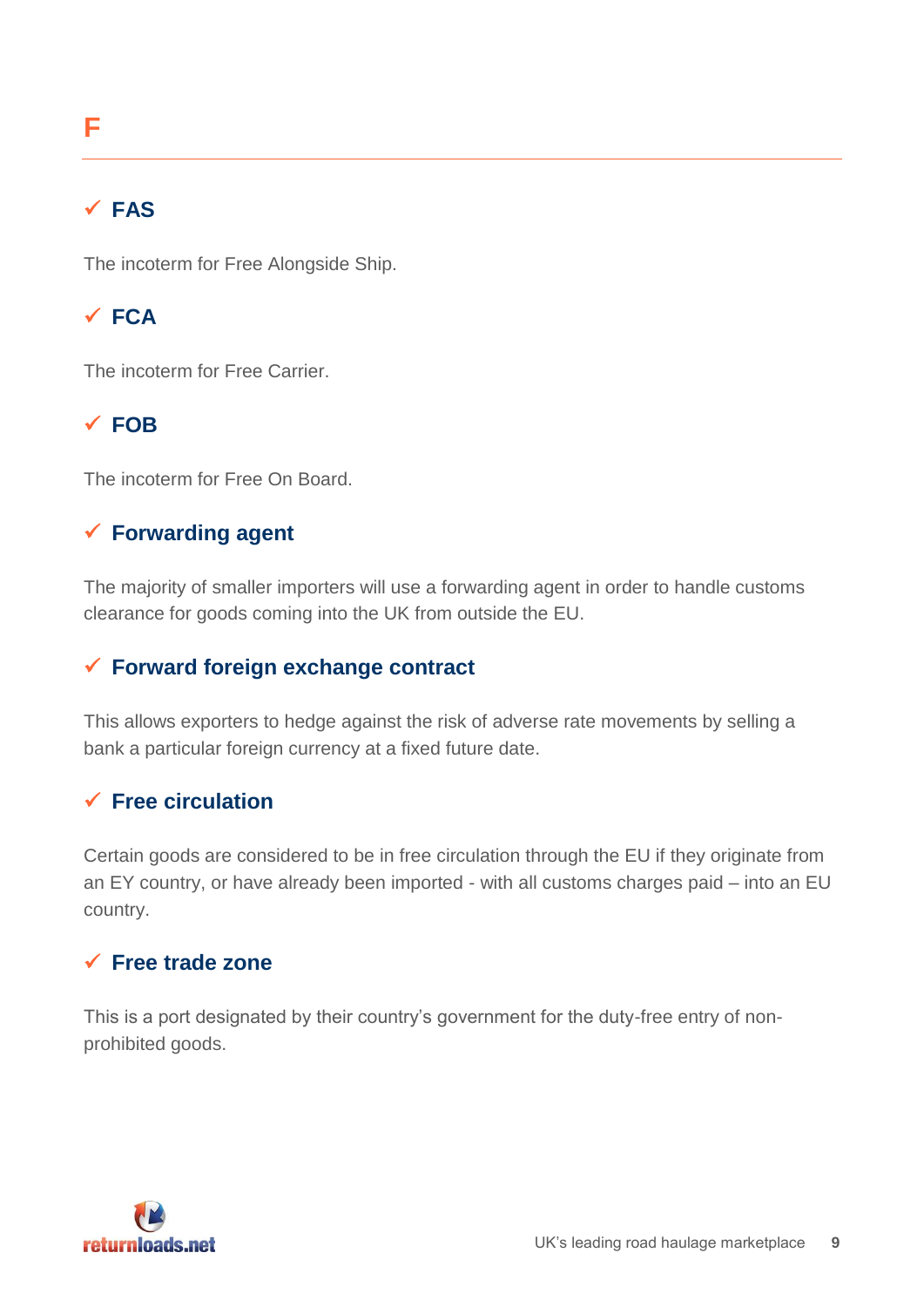## **Freight Forwarder**

A freight forwarder is responsible for quoting for freight costs and other charges, and will prepare most of the freighting and customs documents, as well as arranging marine insurance and taking care of other specifics.

## <span id="page-9-0"></span>**G**

## **Groupage**

On some occasions, exporters of small consignments will have them shipped together with others in order to fill a whole container heading to a particular destination. This can be a cheap substitute.

## <span id="page-9-1"></span>**H**

#### **HMRC**

Her Majesty's Revenue & Customs are responsible for collecting VAT and other taxes and custom duties. It's also responsible for preventing any illegal items from being imported.

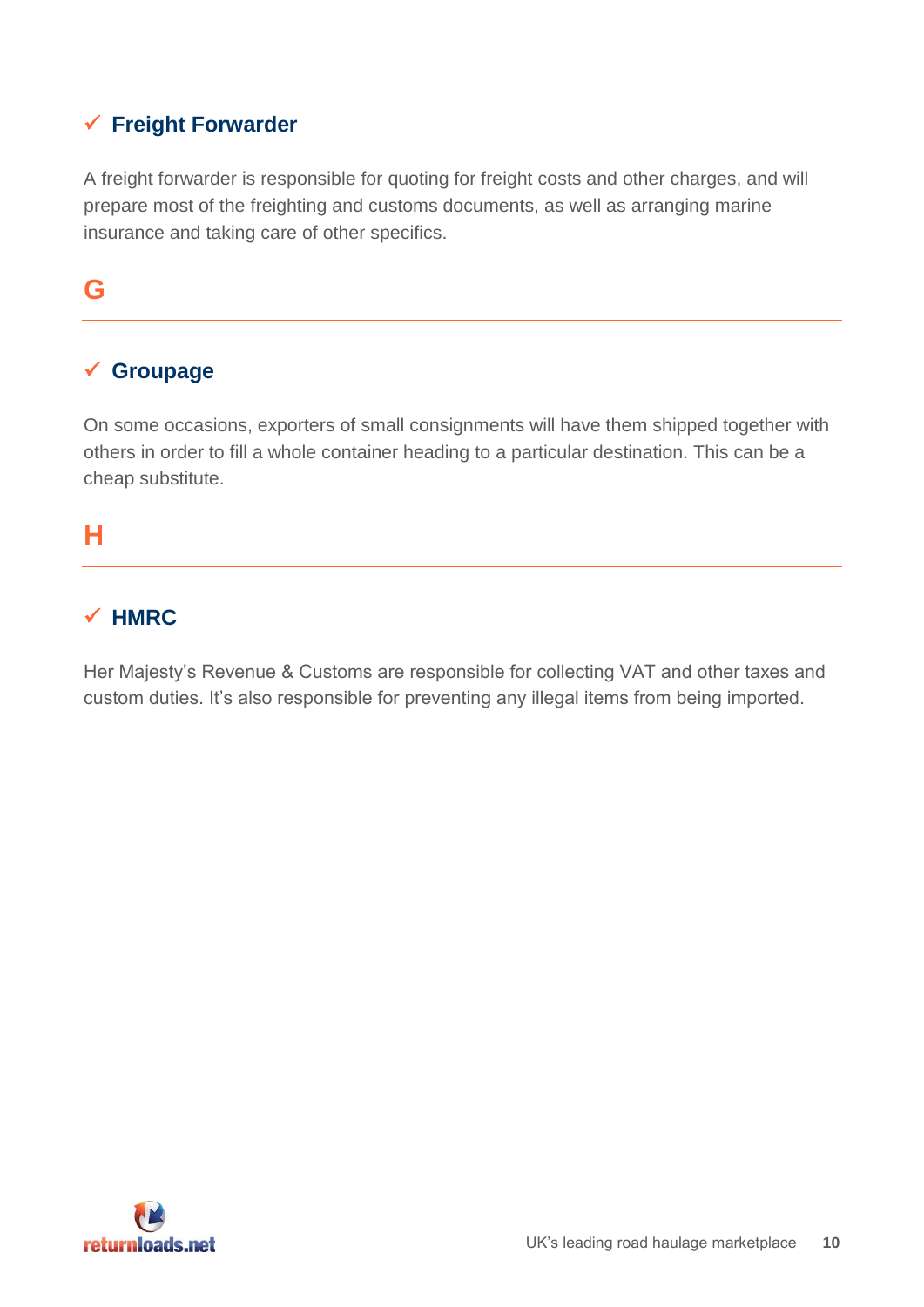## <span id="page-10-0"></span>**I**

#### **Import License**

Some countries will require importers to have an import license for certain goods.

#### **Incoterms (International Commercial Terms)**

These are the agreed rules that set out the delivery terms for goods that are traded internationally. The current Incoterms – of which there are thirteen – were put in place in 200.

#### **Intrastat**

This is the system used for collecting stats on the goods traded between the member states of the EU.

#### **IPR**

Inward Processing Relief is put in place for those seeking to re-export goods after they've been initially imported and processed. It means that VAT and duty only become payable if you decide to sell the goods in the UK.

#### <span id="page-10-1"></span>**L**

#### **Letter of credit**

This is a banking mechanism that allows importers to offer secure terms to exporters.

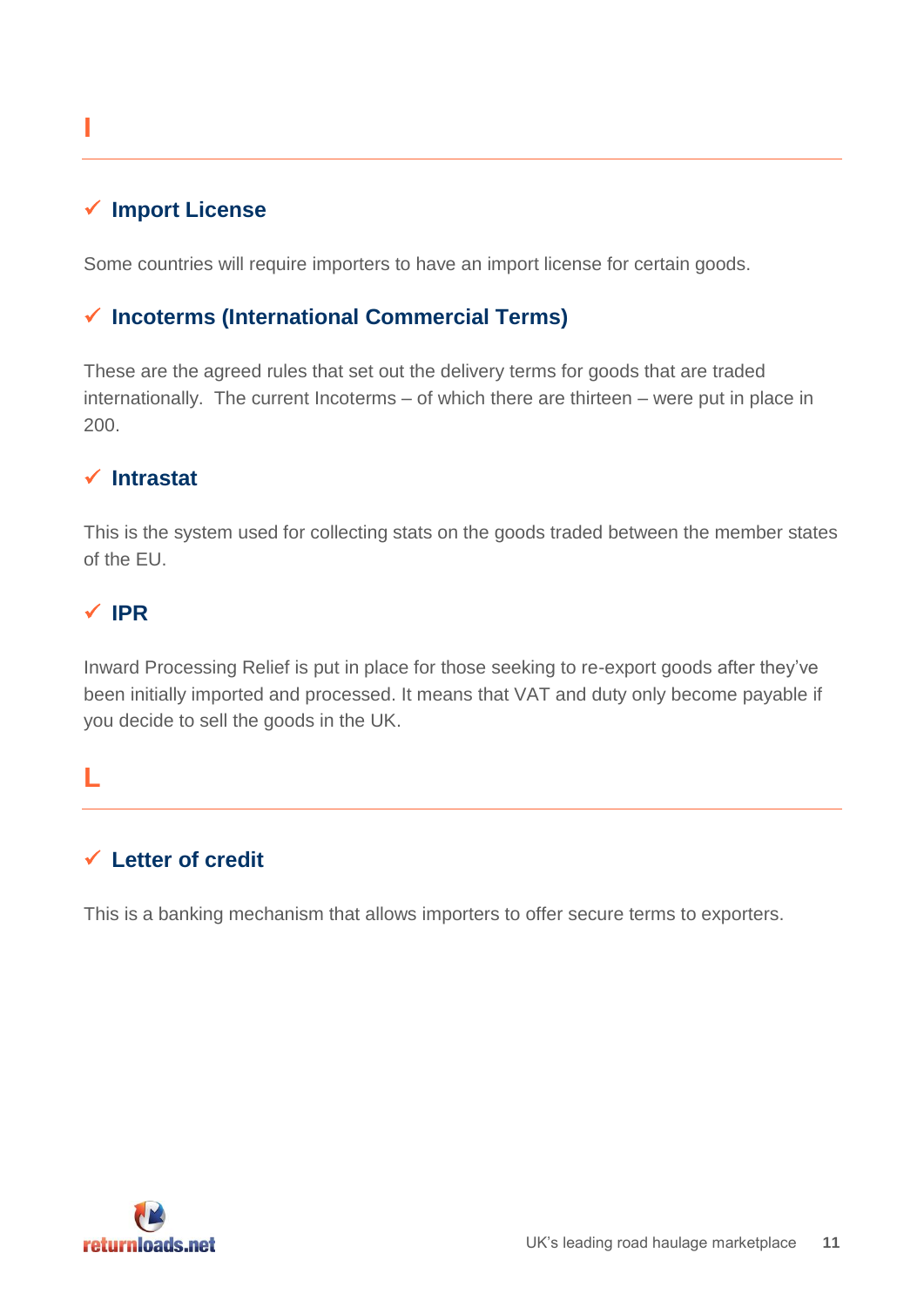## <span id="page-11-2"></span>**M**

#### **Marine insurance**

A form of Warehouse-to-Warehouse insurance designed to cover losses that exporters are unable to recover from the carrier. Actually covers all transport modes, despite the name.

#### **MTS**

The Multilateral Trading System is the name for the processes through which large numbers of countries agree to trade with each other.

#### <span id="page-11-0"></span>**N**

#### **NCTS**

HMRCs own computerised transit system, which was first introduced in 2003.

#### **NES**

HMRCs own export system, which was introduced in 2002.

#### <span id="page-11-1"></span>**O**

#### **Open accounts**

This is a form of trade arrangement under which goods are shipped without guarantee of payment to the explorer. Typically, this is only used by exporters who have an established relationship with the buyer, and generally takes place solely within the EU.

#### **OGIL**

The Open General Import License is available from the Department of Trade and Industry, and allows the import of most goods from outside the EU without the need for licensing formalities. Some goods still require a special license, however.

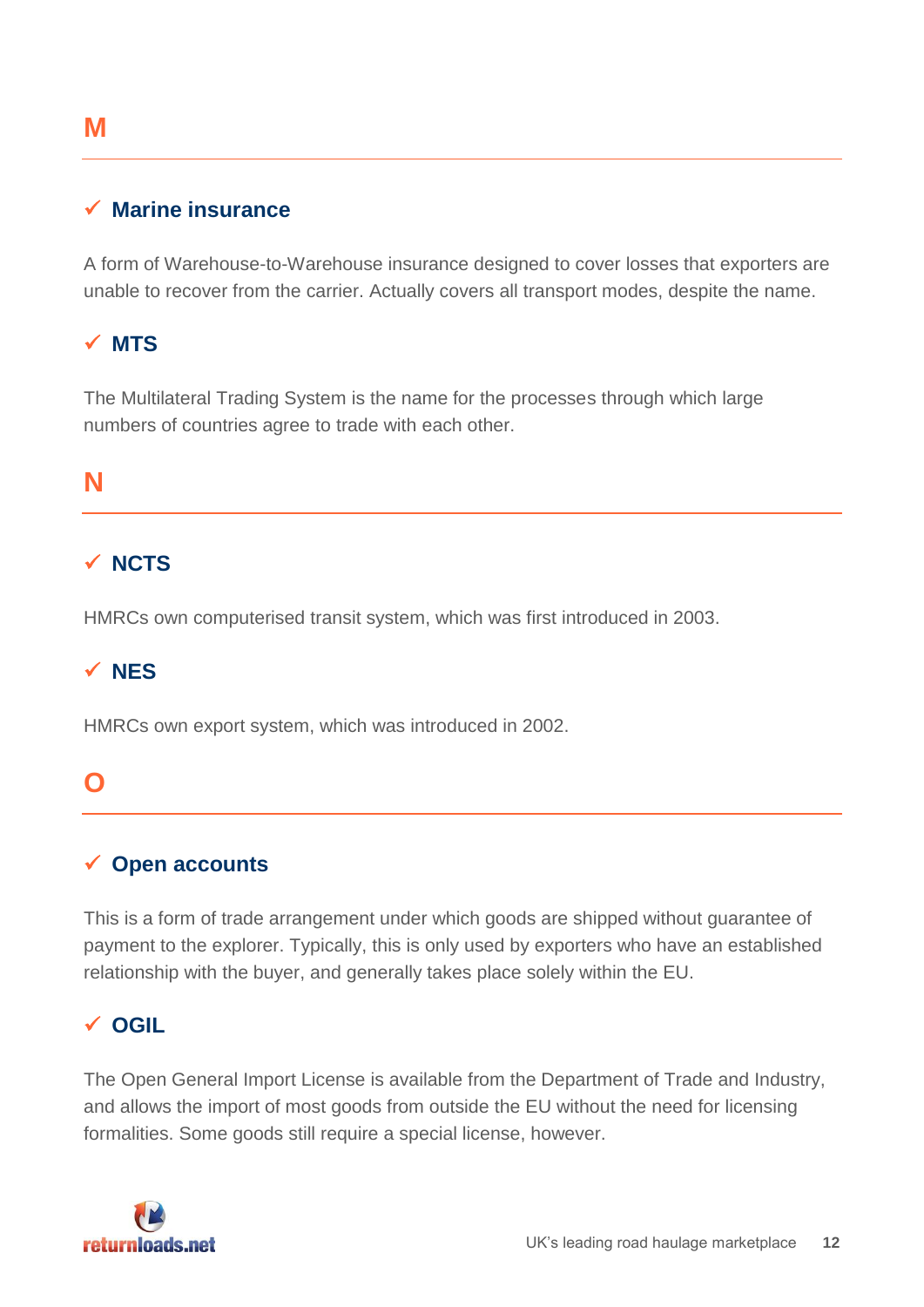## <span id="page-12-0"></span>**P**

#### **PSI**

A Pre Ship Inspection takes place in certain countries, where it is considered standard for goods and documents to be examined by an independent agency before they are exported.

#### **Pro Forma Invoice**

This is a form of invoice typically used when the imported has to either organise foreign exchange or obtain an import license, and is usually sent by the exporter before shipping.

#### <span id="page-12-1"></span>**Q**

#### **Quota**

This is the quantity of a particular type of goods that a country will allow to be imported before it begins to levy either duty or restrictions.

## <span id="page-12-2"></span>**R**

#### **Re-exports**

These are goods that are temporarily imported into a country before being exported again. Often, the agent is permitted to reclaim some of the import duty or VAT paid on the goods. However, they will usually be required to comply with special customs control procedures, such as meeting specific warehousing regulations.

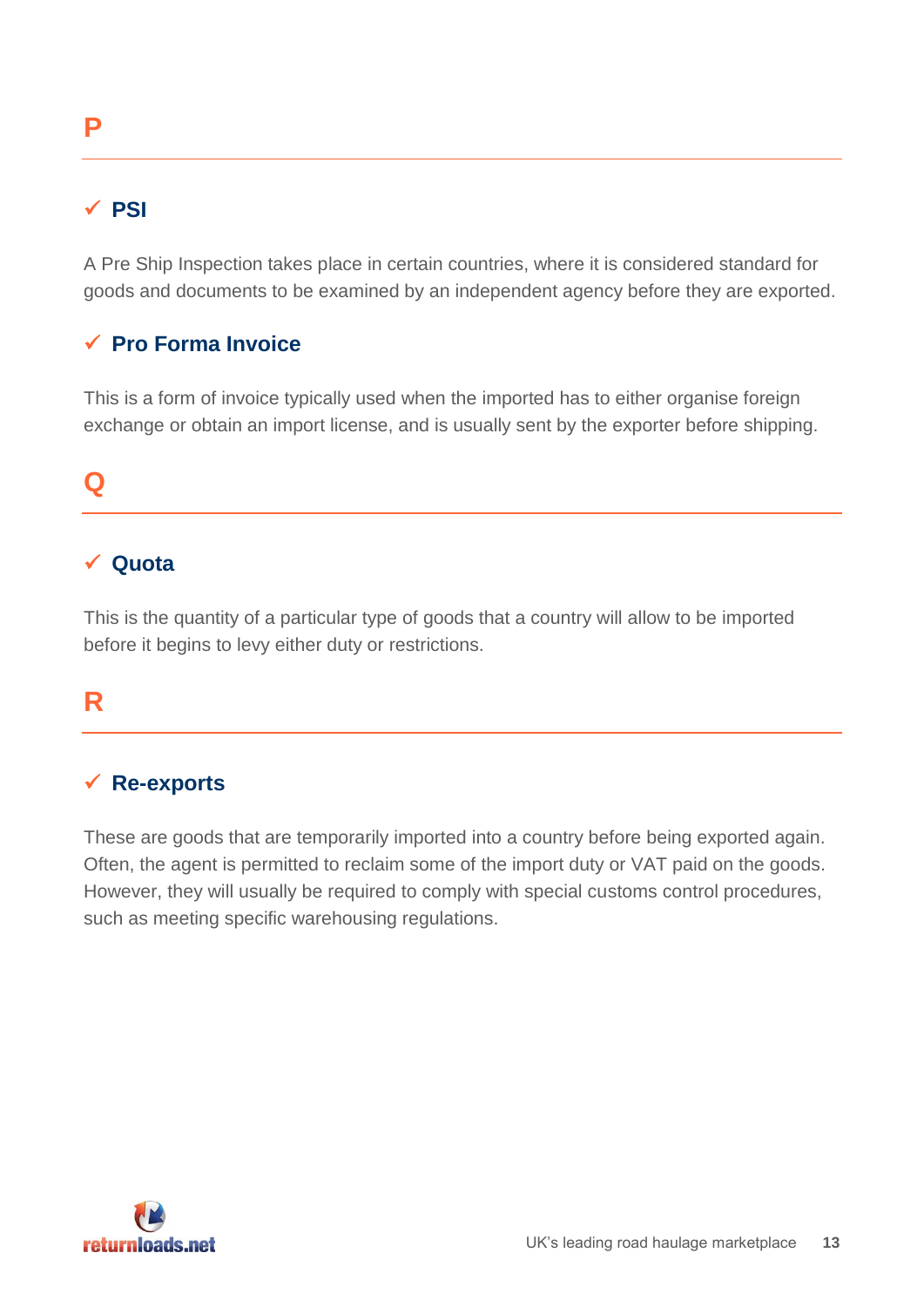## <span id="page-13-0"></span>**SAD**

A Single Administrative Document, also known as a C88, must be completed for all exports, imports and goods that cross the EU.

## **SITPRO**

This is a public body designed to help businesses trade more effectively across national borders.

## **SIC**

Standard Industrial Classification is the standard numerical code used to classify products and services by the UK government.

## **SITC**

The standard international trade classification is developed by the United Nations in order to classify different commodities used in international trade.

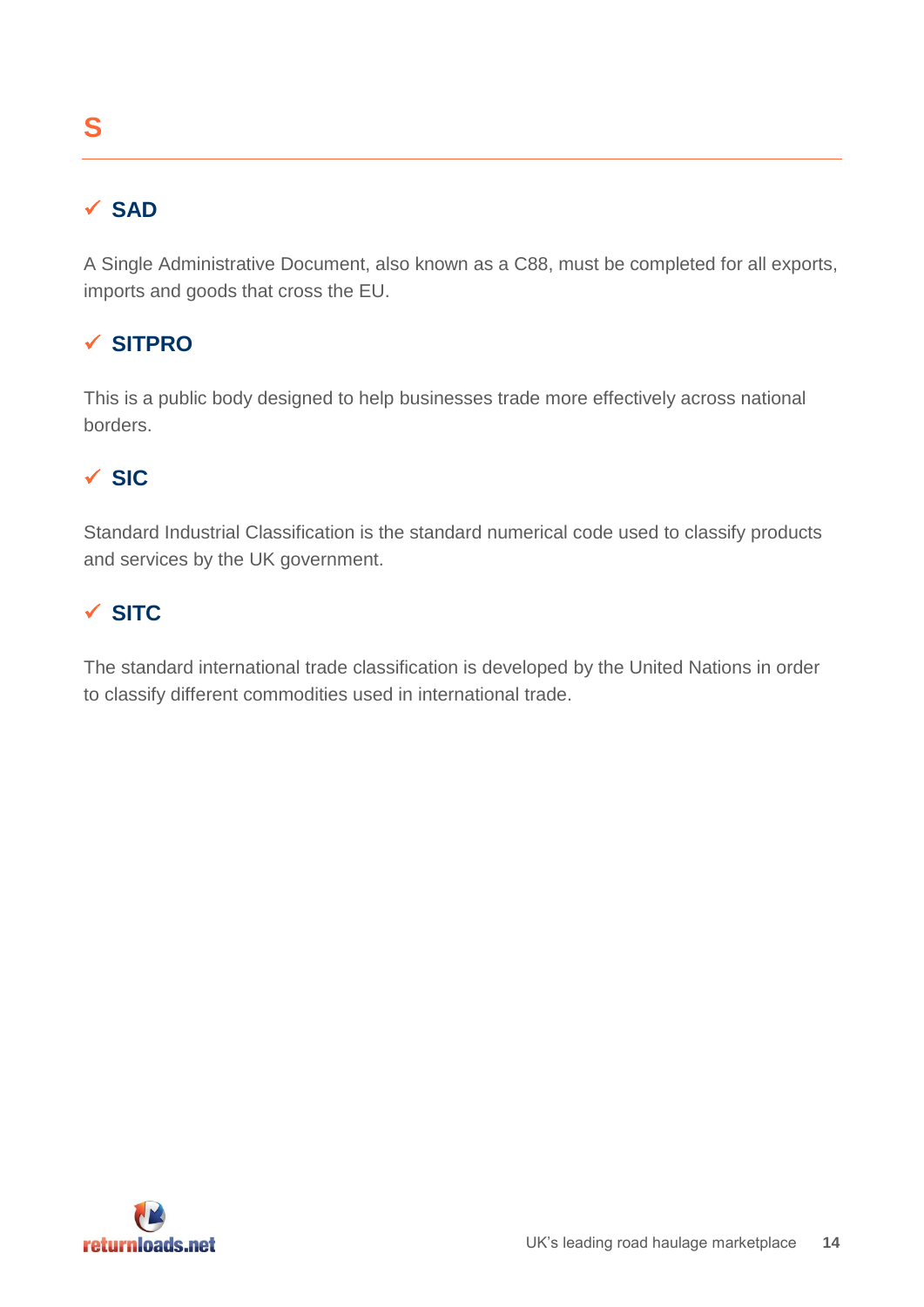# <span id="page-14-0"></span>**T**

#### **Tariff**

This is the customs duties on the imports of goods.

## **Tariff quotas**

This is an EU system designed to allow the importation of certain goods at a lower rate of duty, up to a designated threshold.

#### **TIR**

Transports Internationaux routiers. This is an international system allowing gods to be packed in a container at the point of origin, under customs inspection. It allows the container to pass across all national frontiers, without being opened by customs officers.

## <span id="page-14-1"></span>**U**

## **UNCTAD**

The United Nations Conference on Trade and Development, which is the main arm of the UN's dealings with trade, investment and development.

## <span id="page-14-2"></span>**V**

## **VAT**

Value Added Tax is payable on all imports to the UK, at the same rate that it would be if the service or product had been supplied directly within the UK.

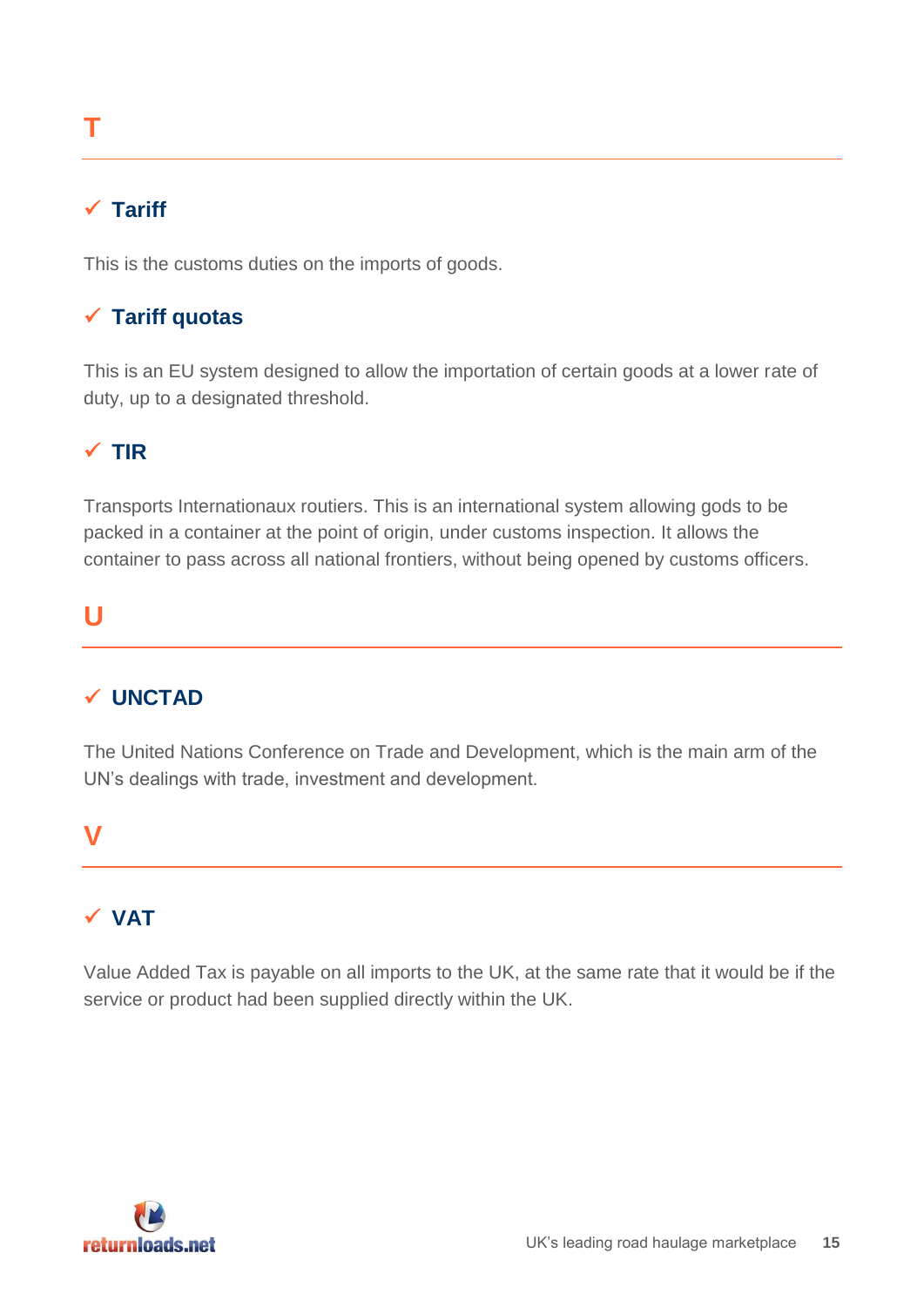## <span id="page-15-0"></span>**WTO**

The world trade organisation is the intergovernmental organisation which was set up in 1995 in order to negotiate and administer trade agreements as well as to handle disputes and monitor the trade policies of individual nations.